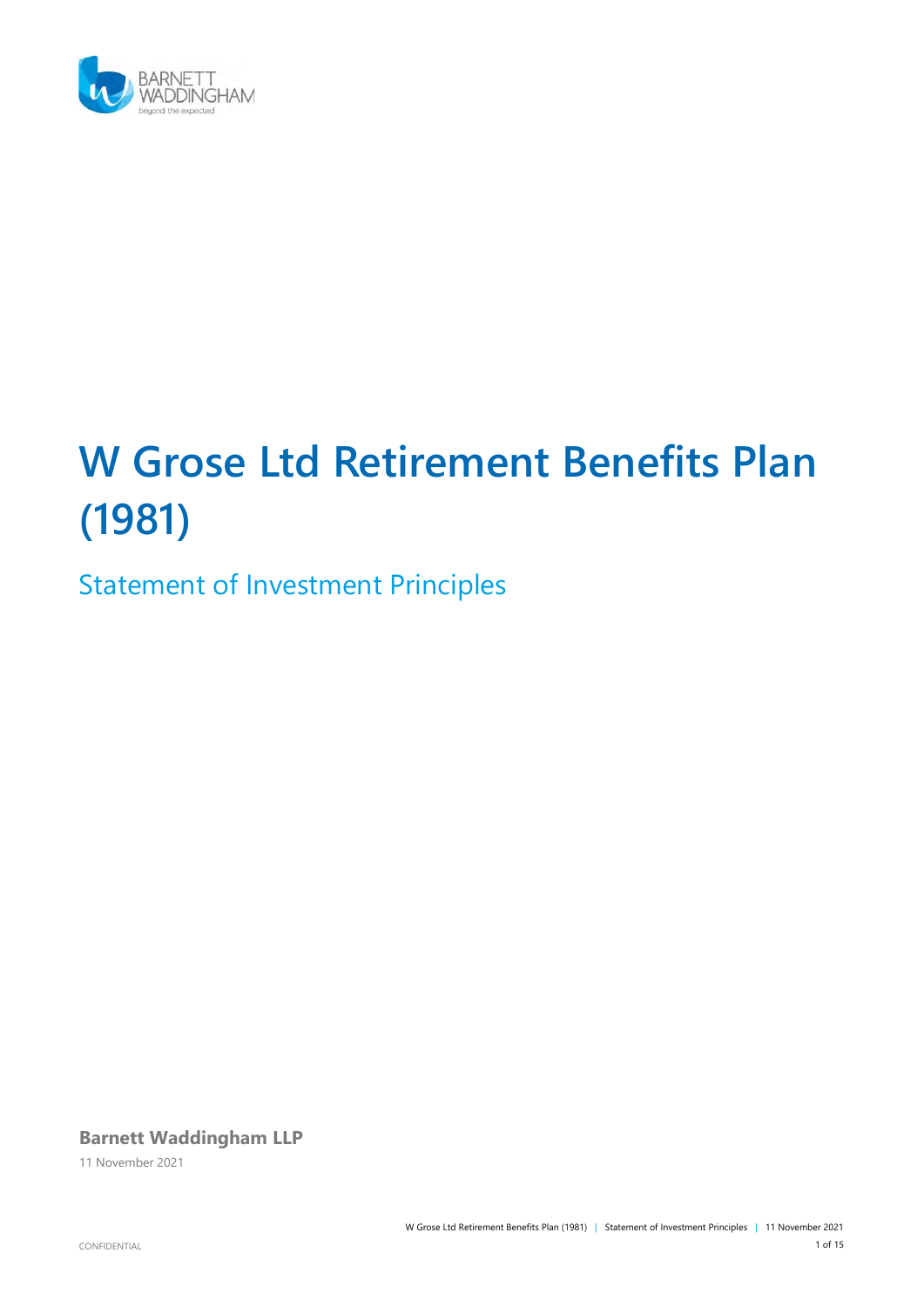

### **Contents**

| 1.                                                                                                         |                                                                                                          |  |  |  |  |
|------------------------------------------------------------------------------------------------------------|----------------------------------------------------------------------------------------------------------|--|--|--|--|
| 2.                                                                                                         |                                                                                                          |  |  |  |  |
| 3.                                                                                                         |                                                                                                          |  |  |  |  |
| 4.                                                                                                         |                                                                                                          |  |  |  |  |
| 5.                                                                                                         |                                                                                                          |  |  |  |  |
| 6.                                                                                                         |                                                                                                          |  |  |  |  |
| 7.                                                                                                         |                                                                                                          |  |  |  |  |
| 8.                                                                                                         |                                                                                                          |  |  |  |  |
| 9.                                                                                                         | Financially material considerations, non-financial matters, the exercise of voting rights and engagement |  |  |  |  |
|                                                                                                            |                                                                                                          |  |  |  |  |
| 11.                                                                                                        |                                                                                                          |  |  |  |  |
| Appendix 1 Note on investment policy of the Plan as at August 2020 in relation to the current Statement of |                                                                                                          |  |  |  |  |
|                                                                                                            | Appendix 2 Financially material considerations, non-financially material considerations, the exercise of |  |  |  |  |

<span id="page-1-0"></span>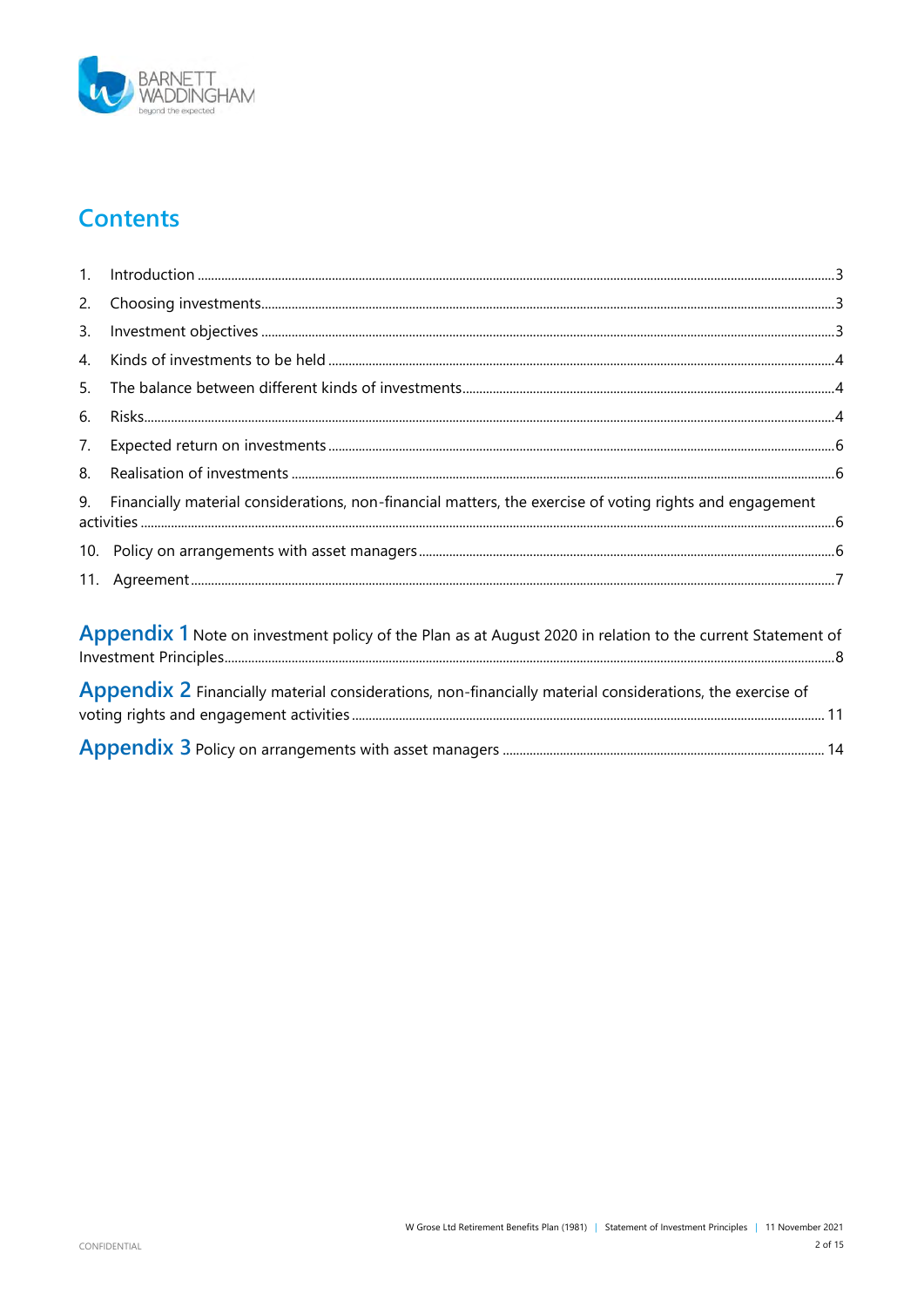

### **1. Introduction**

- 1.1. This is the Statement of Investment Principles prepared by the Trustee of the W Grose Ltd Retirement Benefits Plan (1981) (the Plan). This statement sets down the principles which govern the decisions about investments that enable the Plan to meet the requirements of:
	- the Pensions Act 1995, as amended by the Pensions Act 2004;
	- the Occupational Pension Schemes (Investment) Regulations 2005 as amended by the Occupational Pension Schemes (Investment) (Amendment) Regulations 2010;
	- the Occupational Pension Schemes (Investment and Disclosure) Regulations 2018; and
	- the Occupational Pension Schemes (Investment and Disclosure) (Amendment) Regulations 2019.
- 1.2. In preparing this statement the Trustee has consulted W Grose Limited, the Principal Employer, and obtained advice from Barnett Waddingham LLP, the Trustee's investment consultants. Barnett Waddingham is authorised and regulated by the Financial Conduct Authority.
- 1.3. This statement has been prepared with regard to the 2001 Myners review of institutional investment (including subsequent updates), and Scheme Funding legislation.
- 1.4. The Trustee will review this statement at least every three years or if there is a significant change in any of the areas covered by the statement.
- 1.5. The investment powers of the Trustee are set out in Clause 5 of the Definitive Trust Deed & Rules, dated 3 December 1992. This statement is consistent with those powers.

### <span id="page-2-0"></span>**2. Choosing investments**

- 2.1. The Trustee's policy is to set the overall investment target and then monitor the performance of their managers against that target. In doing so, the Trustee considers the advice of their professional advisers, who they consider to be suitably qualified and experienced for this role.
- 2.2. The day-to-day management of the Plan's assets is delegated to one or more investment managers. The Plan's investment managers are detailed in the Appendix to this Statement. The investment managers are authorised and regulated by the Financial Conduct Authority, and are responsible for stock selection and the exercise of voting rights.
- 2.3. The Trustee reviews the appropriateness of the Plan's investment strategy on an ongoing basis. This review includes consideration of the continued competence of the investment managers with respect to performance within any guidelines set. The Trustee will also consult the employer before amending the investment strategy.

### <span id="page-2-1"></span>**3. Investment objectives**

- 3.1. The Trustee has discussed key investment objectives in light of an analysis of the Plan's liability profile as well as the constraints the Trustee faces in achieving these objectives. As a result, the Trustee's main investment objectives are:
	- to ensure that the Plan can meet the members' entitlements under the Trust Deed and Rules;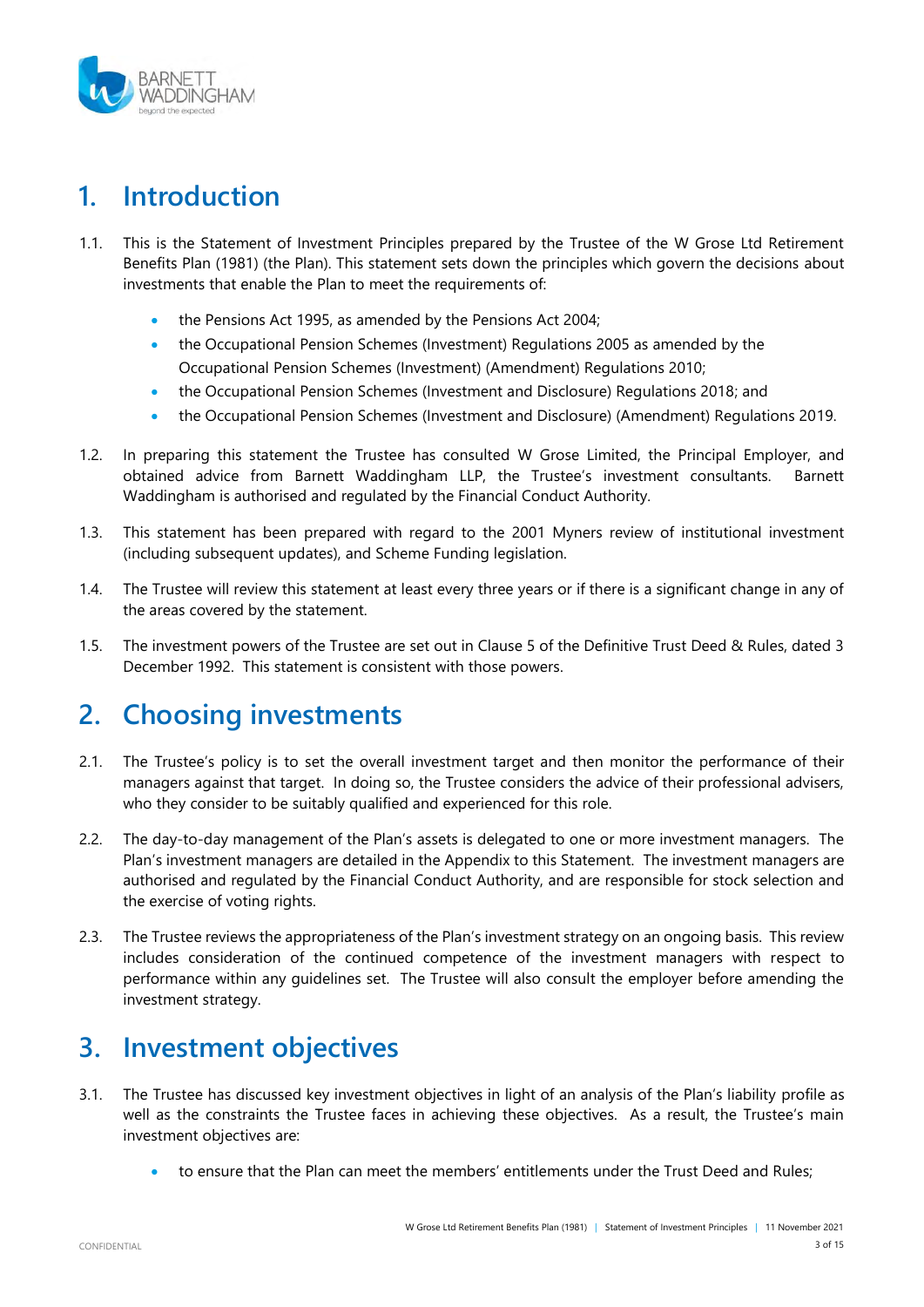

- to manage the expected volatility of the returns achieved in order to control the level of volatility in the Plan's required contribution levels;
- to minimise the long-term costs of the Plan whilst having regard to the above objectives.
- 3.2. The Trustee is aware of the relationship that exists between the particular investment portfolio that is held and the level of funding of the Plan's liabilities. The Trustee has obtained exposure to investments that they expect will meet the Plan's objectives as best as possible.

#### <span id="page-3-0"></span>**4. Kinds of investments to be held**

- 4.1. The Plan is permitted to invest in a wide range of assets including equities, bonds, cash, property and alternatives.
- 4.2. The Plan does not make any employer-related investments.

### <span id="page-3-1"></span>**5. The balance between different kinds of investments**

- 5.1. The Plan invests in assets that are expected to achieve the Plan's objectives. The allocation between different asset classes is contained within the Appendix to this Statement.
- 5.2. The Trustee considers the merits of both active and passive management for the various elements of the portfolio and may select different approaches for different asset classes. The current arrangements are set out in the Appendix to this Statement.
- 5.3. From time to time the Plan may hold cash and therefore deviate from its strategic or tactical asset allocation in order to accommodate any short-term cashflow requirements or any other unexpected items.
- 5.4. The Trustee is aware that the appropriate balance between different kinds of investments will vary over time and therefore the Plan's asset allocation will be expected to change as the Plan's liability profile matures.

#### <span id="page-3-2"></span>**6. Risks**

6.1. The Trustee has considered the following risks for the Plan with regard to its investment policy and the Plan's liabilities, and considered ways of managing/monitoring these risks: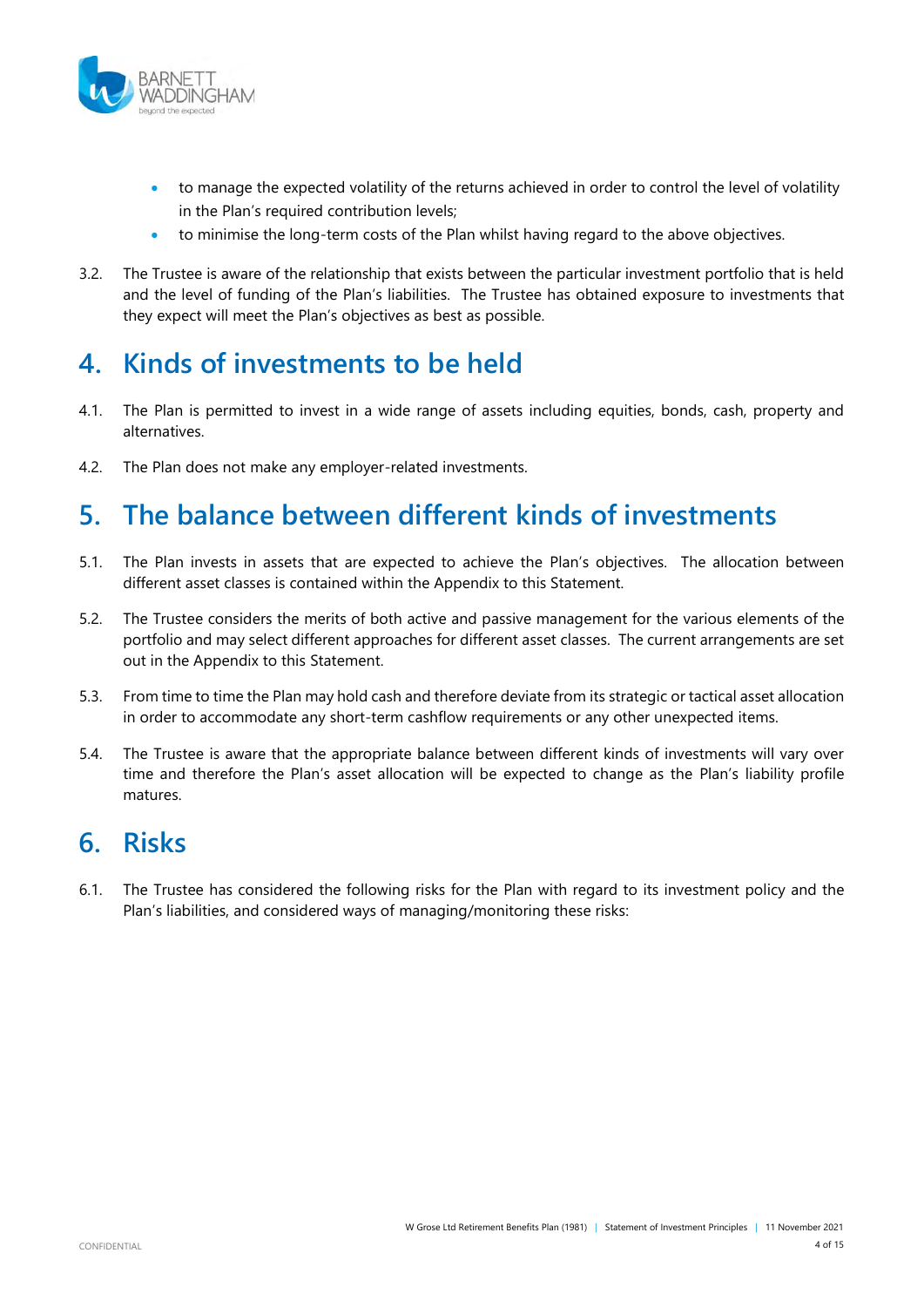

| <b>Risk versus the</b><br><b>liabilities</b> | The Trustee will monitor and review the investment strategy with respect to the<br>liabilities in conjunction with each actuarial valuation. The investment strategy will<br>be set with consideration to the appropriate level of risk required for the funding<br>strategy as set out in the Plan's Statement of Funding Principles.                                                          |  |  |  |
|----------------------------------------------|-------------------------------------------------------------------------------------------------------------------------------------------------------------------------------------------------------------------------------------------------------------------------------------------------------------------------------------------------------------------------------------------------|--|--|--|
| <b>Covenant risk</b>                         | The creditworthiness of the employer and the size of the pension liability relative to<br>the employer's earnings are monitored on a regular basis. The appropriate level of<br>investment risk is considered with reference to the strength of the employer<br>covenant.                                                                                                                       |  |  |  |
| <b>Solvency and</b><br>mismatching           | This risk is addressed through the asset allocation strategy and ongoing triennial<br>actuarial valuations. The Trustee is aware that the asset allocation required to<br>minimise the volatility of the solvency position may be different from that which<br>would minimise the volatility on the Plan's funding basis.                                                                       |  |  |  |
| <b>Asset</b><br>allocation risk              | The asset allocation is detailed in the Appendix to this Statement and is monitored<br>on a regular basis by the Trustee.                                                                                                                                                                                                                                                                       |  |  |  |
| <b>Investment</b><br>manager risk            | The Trustee monitors the performance of each of the Plan's investment managers<br>on a regular basis in addition to having meetings with each manager from time to<br>time as necessary, usually on an annual basis. The Trustee has a written agreement<br>with each investment manager, which contains a number of restrictions on how each<br>investment manager may operate.                |  |  |  |
| <b>Governance</b><br>risk                    | Each asset manager is expected to undertake good stewardship and positive<br>engagement in relation to the assets held. The Trustee monitors these and will<br>report on the managers' practices in their annual Implementation Statement.<br>Further information is provided later in this Statement                                                                                           |  |  |  |
| <b>ESG/Climate</b><br>risk                   | The Trustee has considered long-term financial risks to the Plan and ESG factors, as<br>well as climate risk are potentially financially material, and will continue to develop<br>its policy to consider these, alongside other factors, when selecting or reviewing the<br>Plan's investments in order to avoid unexpected losses. Further information is<br>provided later in this Statement |  |  |  |
| <b>Concentration</b><br>risk                 | Each investment manager is expected to manage broadly diversified portfolios and<br>to spread assets across a number of individual shares and securities.                                                                                                                                                                                                                                       |  |  |  |
| <b>Liquidity risk</b>                        | The Plan invests in assets such that there is a sufficient allocation to liquid<br>investments that can be converted into cash at short notice given the Plan's cashflow<br>requirements. The Plan's administrators assess the level of cash held in order to<br>limit the impact of the cashflow requirements on the investment policy.                                                        |  |  |  |
| <b>Currency risk</b>                         | The Plan's liabilities are denominated in sterling. The Plan may gain exposure to<br>overseas currencies by investing in assets that are denominated in a foreign<br>currency or via currency management. Currency hedging is employed to manage<br>the impact of exchange rate fluctuations.                                                                                                   |  |  |  |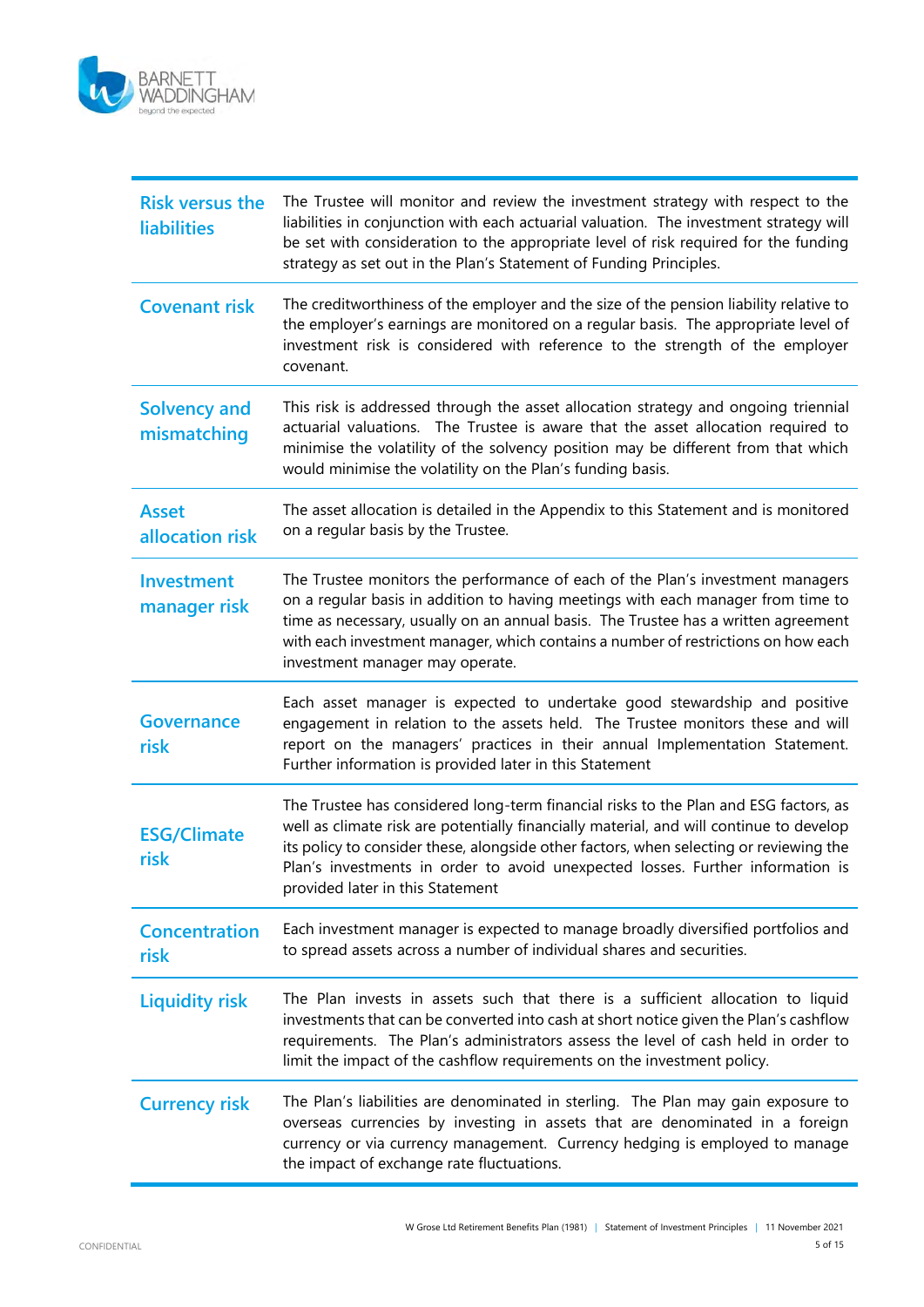

**Loss of investment** The risk of loss of investment by each investment manager and custodian is assessed by the Trustee. This includes losses beyond those caused by market movements (e.g. default risk, operational errors or fraud).

### <span id="page-5-0"></span>**7. Expected return on investments**

- 7.1. The Trustee has regard to the relative investment return and risk that each asset class is expected to provide. The Trustee is advised by their professional advisors on these matters, who they deem to be appropriately qualified experts. However, the day-to-day selection of investments is delegated to the investment managers.
- 7.2. The Trustee recognises the need to distinguish between nominal and real returns and to make appropriate allowance for inflation when making decisions and comparisons.
- 7.3. In considering the expected return from investments, the Trustee recognises that different asset classes have different long-term expected returns and expected volatilities relative to the liabilities.
- 7.4. Having established the investment strategy, the Trustee monitors the performance of each investment manager against an agreed benchmark as frequently as appropriate according to market conditions and the Plan's funding position. The Trustee meets the Plan's investment managers as frequently as is appropriate in order to review performance.

#### <span id="page-5-1"></span>**8. Realisation of investments**

- 8.1. The Trustee has delegated the responsibility for buying and selling investments to the investment managers. The Trustee has considered the risk of liquidity as referred to above.
- 8.2. Ultimately, the investments will all have to be sold when the Plan's life comes to an end. In this situation, the Trustee is aware of the fact that the realisable value of some investments, were there to be a forced sale, might be lower than the market value shown in the Plan accounts.

# <span id="page-5-2"></span>**9. Financially material considerations, non-financial matters, the exercise of voting rights and engagement activities**

9.1. The Trustee has set policies in relation to these matters. These policies are set out in Appendix 2.

#### <span id="page-5-3"></span>**10. Policy on arrangements with asset managers**

10.1. The Trustee has set a policy in relation to these arrangements. This policy is set out in Appendix 3.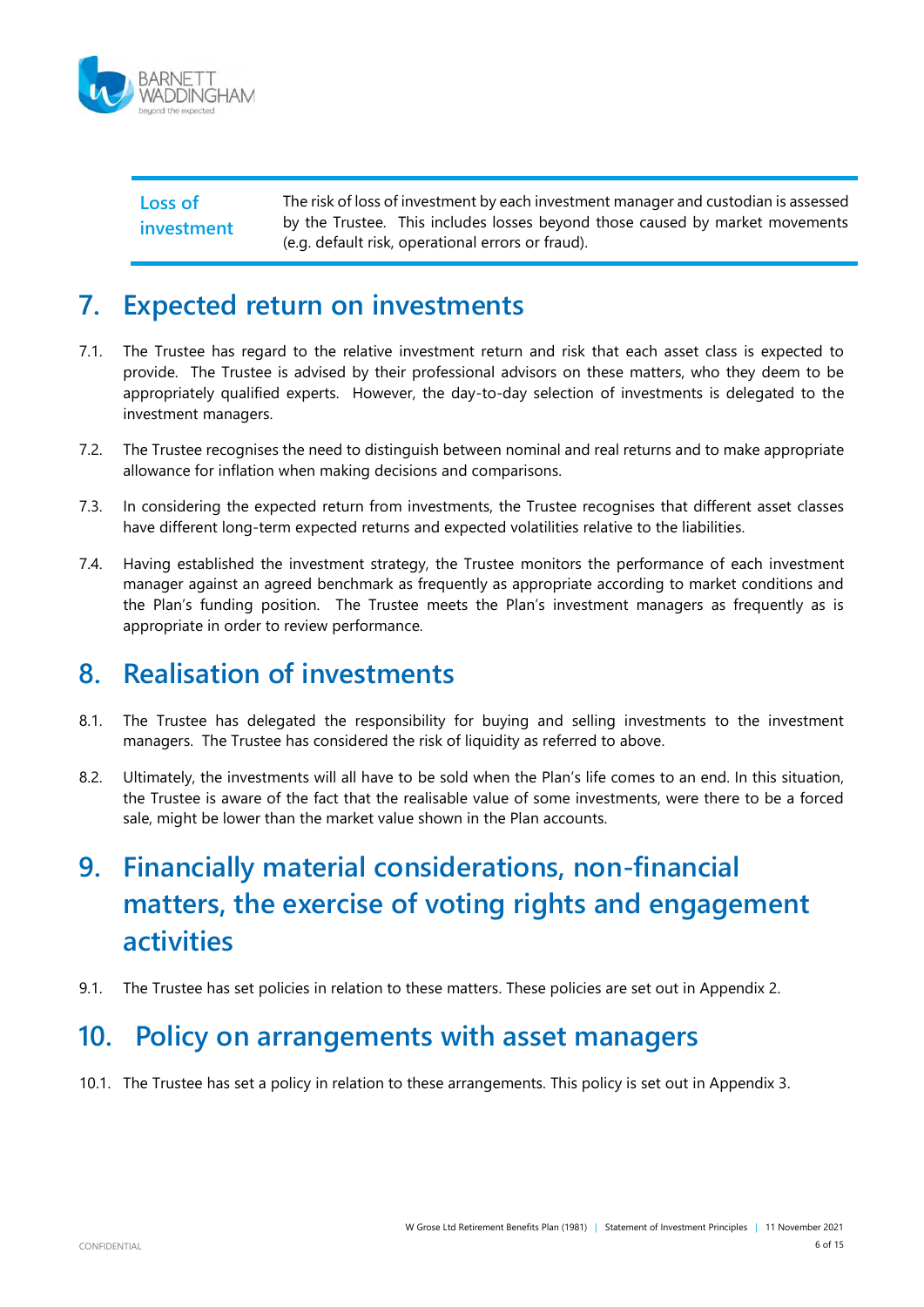

### <span id="page-6-0"></span>**11. Agreement**

11.1. This statement was agreed by the Trustee, and replaces any previous statements. Copies of this statement and any subsequent amendments will be made available to the Employer, the investment managers, the actuary and the Plan auditor upon request.

**Agreed between the Trustee of the W Grose Ltd Retirement Benefits Plan and the Principal Employer on 18 November 2021**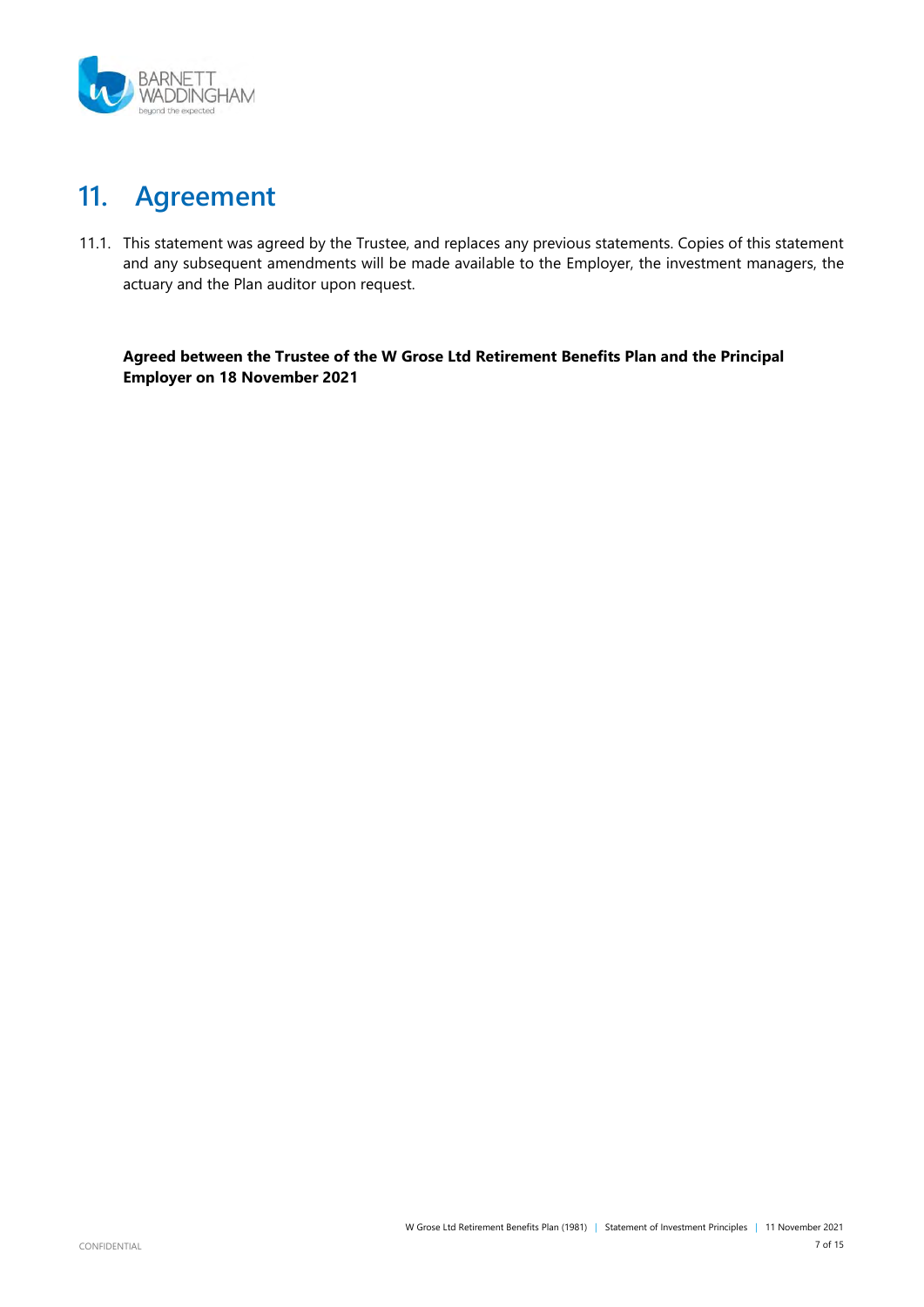

# Appendix 1 Note on investment policy of the Plan in relation to the current Statement of Investment Principles

### **1. The balance between different kinds of investment**

The Plan has a strategic asset allocation as set out in the table below, which has been agreed after considering the Plan's liability profile, funding position, expected return of the various asset classes and the need for diversification.

#### Rebalancing

The Trustee recognises that the asset allocation of investments in different asset classes will vary over time as a result of market movements. The Trustee seeks to maintain a balance between maintaining the asset allocation in line with its benchmark and limiting the costs of rebalances.

| <b>Assets</b>                     | Allocation (%) |    |
|-----------------------------------|----------------|----|
| <b>Growth Assets:</b>             | 10             |    |
| Diversified Growth Fund           |                | 10 |
| <b>Protection Assets</b>          | 90             |    |
| Absolute Return Bond Fund         |                | 20 |
| <b>Sterling Liquidity Funds</b>   |                | 30 |
| Liability Driven Investment (LDI) |                | 40 |
| <b>Total</b>                      | 100            |    |

The Trustee understands that the actual asset allocation will fluctuate over time. The Trustee will keep the asset allocation under review, however no control ranges for rebalancing have been assigned as the value of the LDI holding is sensitive to market movements which is required in order to meet its hedging objectives.

### **2. Choosing investments**

The Trustee has appointed the following investment managers to carry out the day-to-day investment of the Plan:

- Blackrock;
- **•** Legal and General Investment Management (LGIM).

The investment benchmarks and objectives for each investment manager are given below: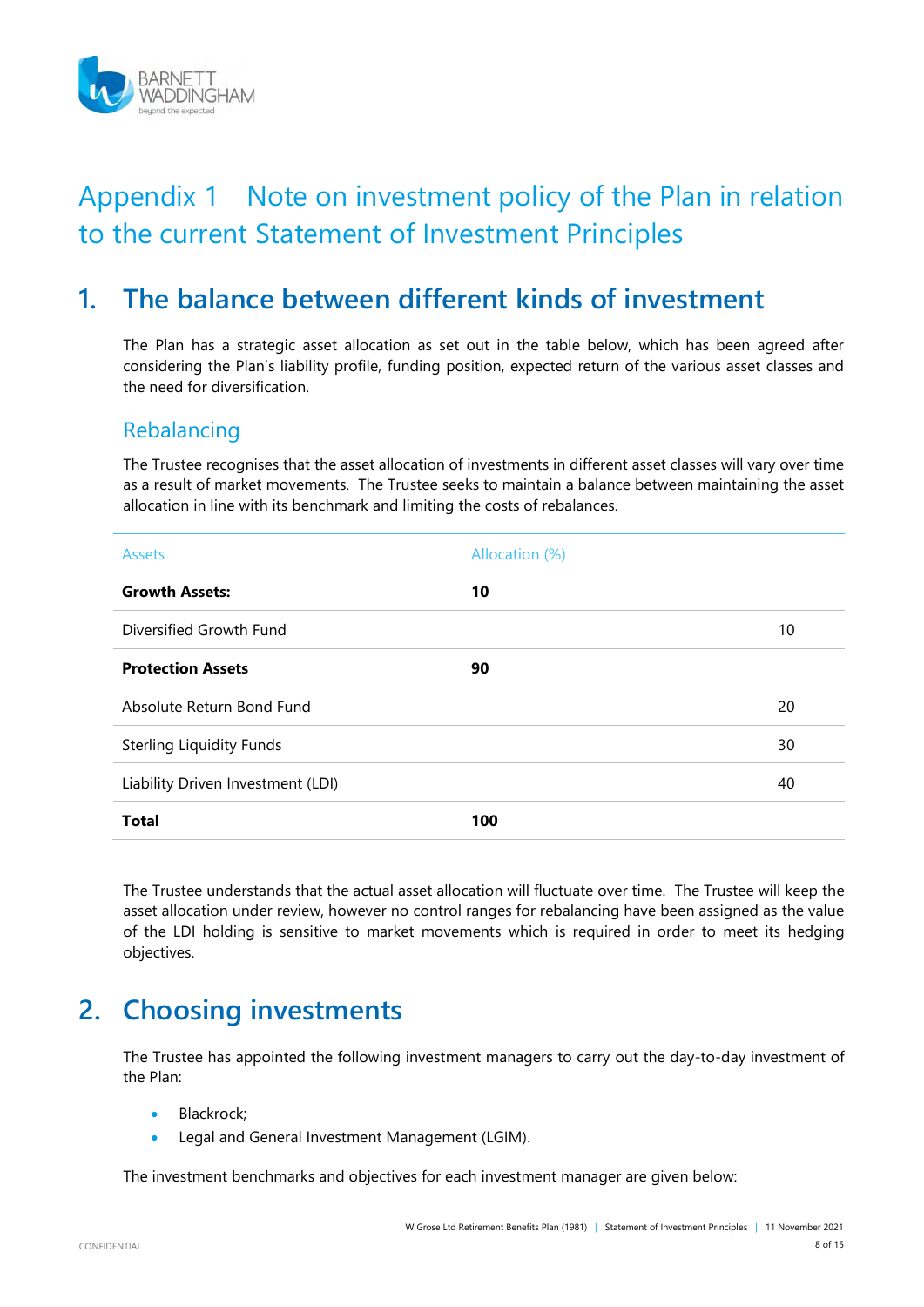

| Investment<br>manager | Fund                                   | <b>Benchmark</b>                                                         | Objective                                                                                                                   |
|-----------------------|----------------------------------------|--------------------------------------------------------------------------|-----------------------------------------------------------------------------------------------------------------------------|
| <b>BlackRock</b>      | Dynamic Diversified<br>Growth Fund     | 3 month LIBOR                                                            | Outperform the<br>benchmark index by 3%<br>p.a. net of fees                                                                 |
| LGIM                  | <b>Matching Core Funds</b>             | Gilt and swap composite<br>index                                         | To track the benchmark<br>index                                                                                             |
|                       | Sterling Liquidity Fund                | SONIA                                                                    | To provide capital<br>stability, liquidity and<br>diversification whilst<br>providing a competitive<br>level of return      |
|                       | <b>Sterling Liquidity Plus</b><br>Fund | SONIA                                                                    | To preserve capital and<br>to generate income                                                                               |
|                       | Absolute Return Bond<br>Fund           | ICE BofA SONIA 3-Month<br><b>Constant Maturity Total</b><br>Return Index | Outperform its<br>benchmark by 1.5% p.a.<br>(gross of fees) and to<br>generate positive returns<br>in all market conditions |

The performance of the investment managers will be monitored as frequently as the Trustee considers appropriate in light of the prevailing circumstances. The monitoring takes into account both short-term and long-term performance.

#### **3. Investments and disinvestments**

Investments and disinvestments will generally be made using the growth portfolio, in a manner which brings the actual asset allocation closer to the strategic asset allocation.

#### Collateral management on the LGIM LDI funds

The Plan invests in LGIM's Matching Core Funds which are pooled LDI funds that provide interest rate and inflation protection. In order to manage the amount of leverage within the funds, LGIM will inform the Trustee of the amount of any required cash collateral call or payout.

In the event of a cash collateral call (requiring the Trustee to top-up the Plan's investment in the LDI funds), LGIM will automatically disinvest from the Sterling Liquidity Fund. If there are insufficient holdings within this fund, the remainder of the assets required will be surrendered from the Sterling Liquidity Plus Fund. If there are also insufficient holdings within the Liquidity Plus Fund, the remainder of the assets will be surrendered from the LGIM Absolute Return Bond Fund.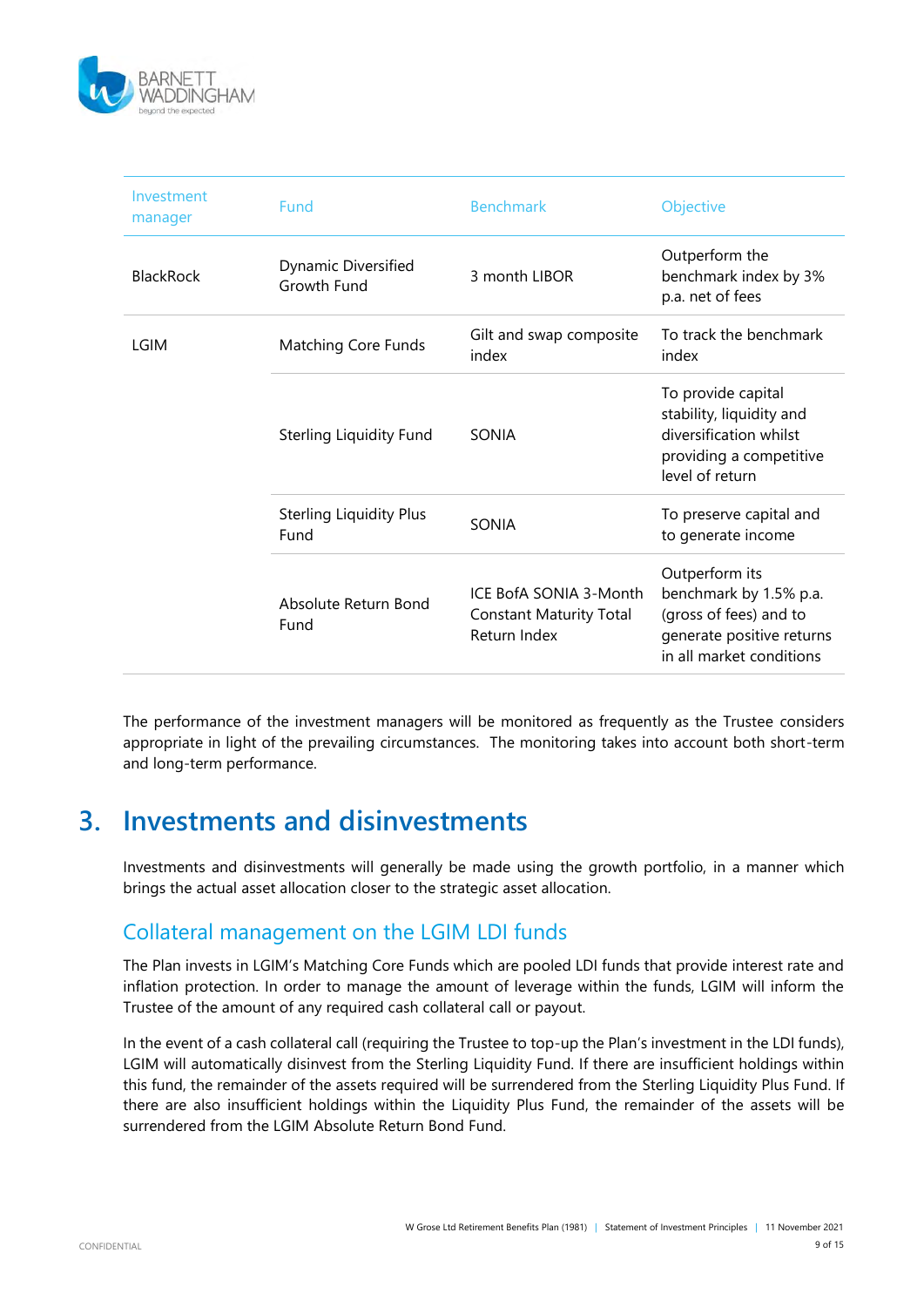

In the event that cash collateral payouts are made from the LDI funds, LGIM will automatically pay these amounts directly into the Plan's LGIM Sterling Liquidity Fund. The Trustee will then consider on a case by case basis whether to invest these amounts or to retain them for benefit payment purposes.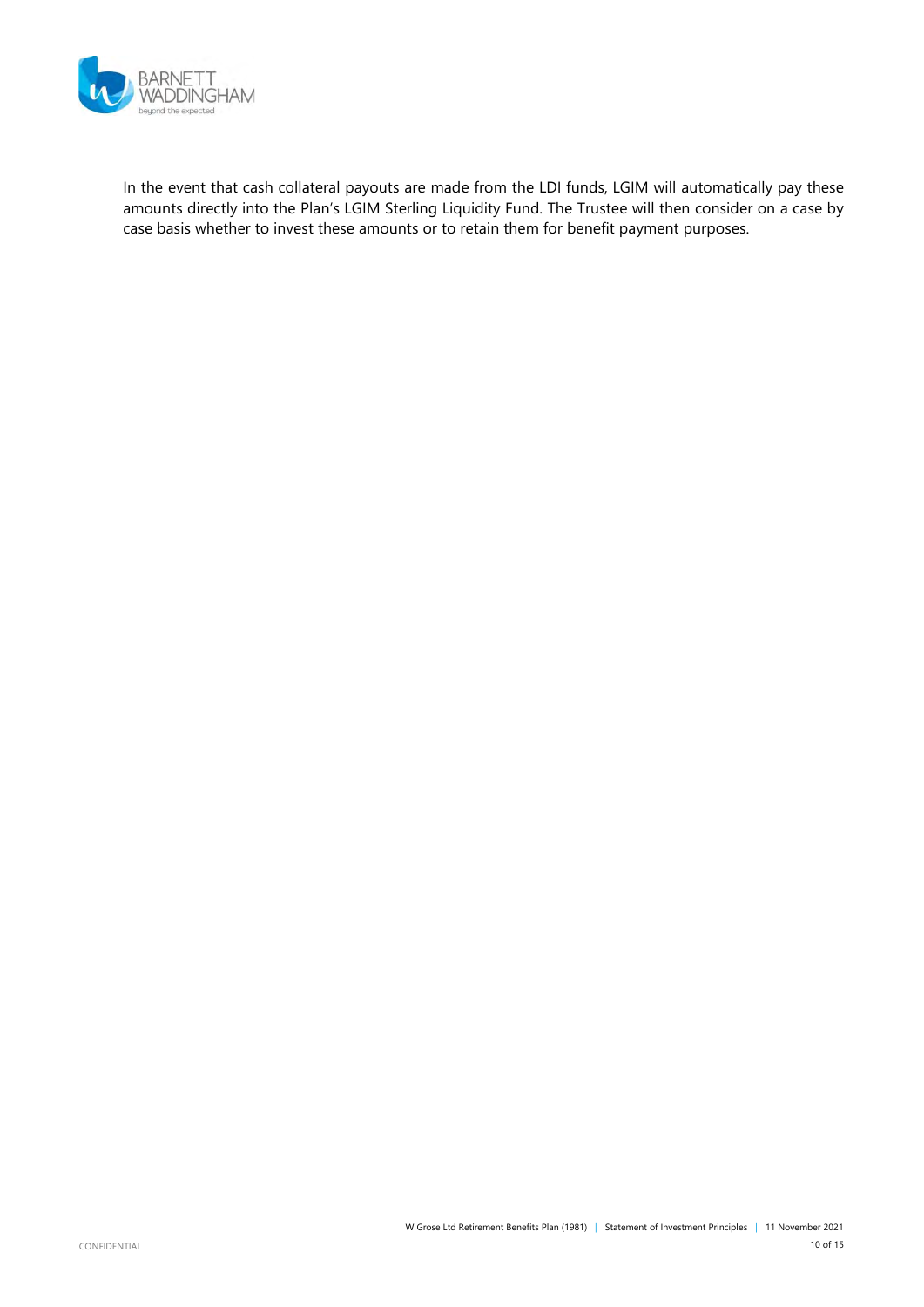

# Appendix 2 Financially material considerations, nonfinancially material considerations, the exercise of voting rights and engagement activities

# **Policy on financially material considerations**

The Trustee believes that Environmental, Social and Governance ("ESG") factors (including but not limited to climate change) are financially material – that is, they have the potential to impact the value of the Plans investments over the period until the Plan can buy-out all benefits which may be up to 5 years away. The Trustee appreciates that the method of incorporating ESG in the investment strategy and process will differ between asset classes.

The Trustee has elected to invest the Plan's assets through pooled funds. The choice of underlying funds is made by the Trustee after taking advice from their investment consultant, Barnett Waddingham LLP. The Trustee, and the managers of the underlying funds, takes into account ESG factors (including climate change risks) in their decisions in relation to the selection, retention and realisation of investments.

The Trustee takes those factors into account in the selection, retention and realisation of investments as follows:

**Selection of investments:** assess the investment managers' ESG integration credentials and capabilities, including stewardship, as a routine part of requests for information/proposals as well as through other regular reporting channels.

**Retention of investments:** Developing a robust monitoring process in order to monitor ESG considerations on an ongoing basis by regularly seeking information on the responsible investing policies and practices of the investment managers.

**Realisation of investments:** The Trustee will request information from investment managers about how ESG considerations are taken into account in decisions to realise investments.

The Trustee will also take those factors into account as part of its investment process to determine a strategic asset allocation, and consider them as part of ongoing reviews of the Plan's investments.

The Trustee will continue to monitor and assess ESG factors, and risks and opportunities arising from them, as follows:

- The Trustee will obtain regular training on ESG considerations in order to understand fully how ESG factors including climate change could impact the Plan and its investments;
- As part of ongoing monitoring of the Plan's investment managers, the Trustee will use any ESG ratings information available within the pensions industry or provided by its investment consultant, to assess how the Plan's investment managers take account of ESG issues; and
- Through their investment consultant the Trustee will request that all of the Plan's investment managers provide information about their ESG policies, and details of how they integrate ESG into their investment processes on an annual basis.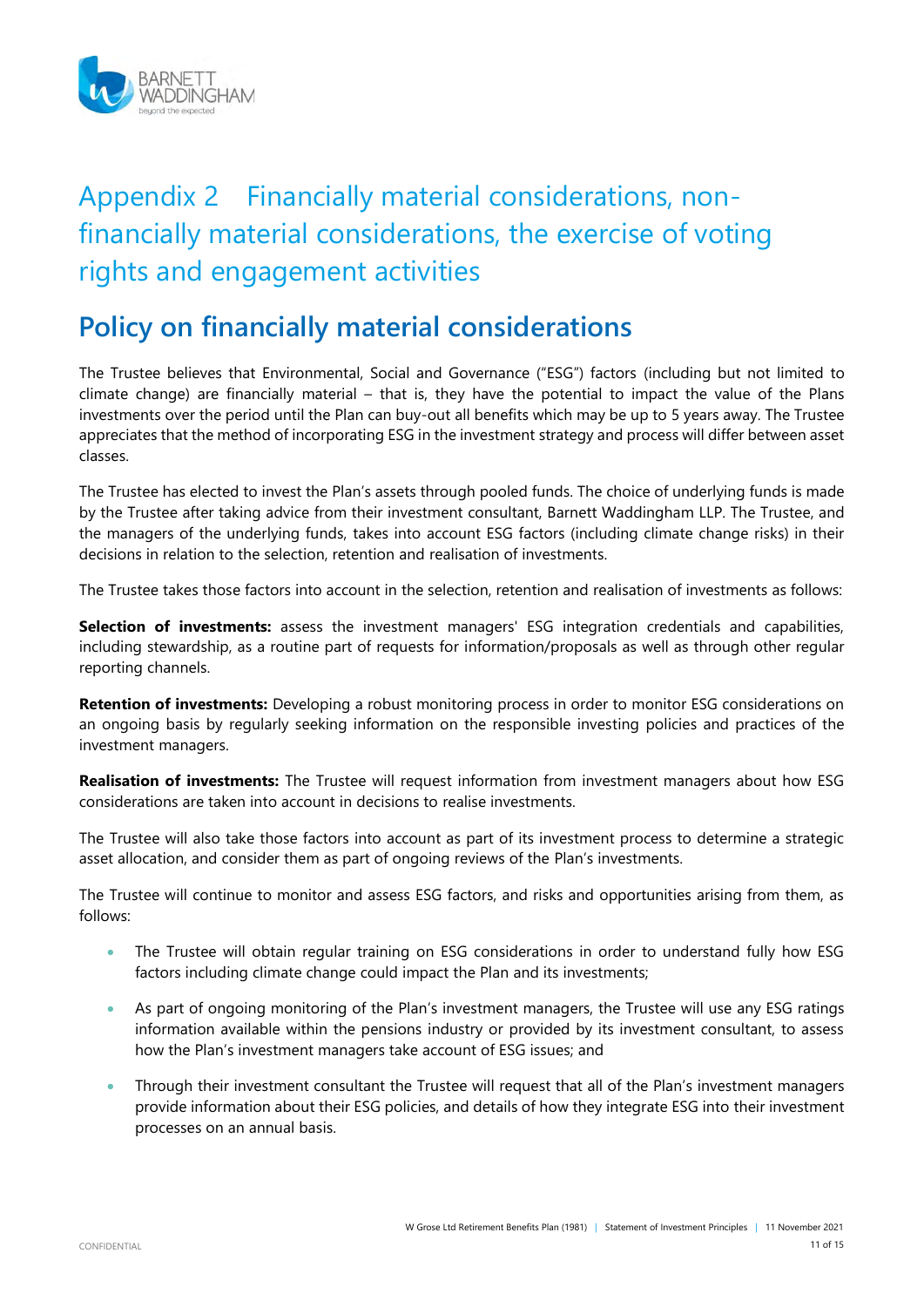

A summary of the Trustee's views for each asset class in which the Plan invests is outlined below.

**Diversified Growth Fund** - The Trustee believes that ESG issues will be financially material to the risk-adjusted returns achieved by the Plan's diversified growth fund manager over the Trustee's intended time horizon for the investment in question. The investment process for any diversified growth fund manager should take ESG into account when selecting holdings. The Trustee also supports engagement activities and, where relevant, the exercise of rights attaching to the investments by the Plan's diversified growth fund manager. However, the process for incorporating ESG issues should be consistent with, and proportionate to, the rest of the investment process.

**Absolute Return Bond Fund –** The Trustee believes there is a limited scope for the consideration of ESG issues to improve the risk-adjusted returns within the Plan's absolute return bond manager. The fund's purpose is to provide capital stability and a fixed income, and has a defensive stance in order to achieve this. This means that actions made to incorporate ESG based decisions will be minimal.

**Liability Driven Investment** - The Trustee believes that ESG issues are not financially material to the risk-adjusted returns achieved by the Plan's Liability Driven Investment strategy, given its sole purpose is to provide a hedge against the Plan's exposure to movements in nominal interest rates and inflation.

# **Policy on the exercise of voting rights**

The Trustee's policy on the exercise of rights attaching to investments, including voting rights, and in undertaking engagement activities in respect of the investments is that these rights should be exercised by the investment managers on the Trustee's behalf. In doing so, the Trustee expects that the investment managers will use their influence as major institutional investors to exercise the Trustee's rights and duties as shareholders, including where appropriate engaging with underlying investee companies to promote good corporate governance, accountability and to understand how those companies take account of ESG issues in their businesses.

The Trustee will monitor and engage with the investment managers about relevant matters (including matters concerning an issuer of debt or equity, including their performance, strategy, capital structure, management of actual or potential conflicts of interest, risks, social and environmental impact and corporate governance), through the Plan's investment consultant.

Investment managers will be asked to provide details of their stewardship policy and engagement activities on at least an annual basis. The Trustee will, with input from their investment consultant, monitor and review the information provided by the investment managers. Where possible and appropriate, the Trustee will engage with their investment managers for more information and ask them to confirm that their policies comply with the principles set out in the Financial Reporting Council's UK Stewardship Code.

# **Policy on engagement activities**

The Trustee acknowledges the importance of ESG and climate risk within their investment framework. When delegating investment decision making to their investment managers they provide their investment managers with a benchmark they expect the investment managers to either follow or outperform. The investment manager has discretion over where in an investee company's capital structure it invests (subject to the restrictions of the mandate), whether directly or as an asset within a pooled fund.

The Trustee is of the belief that ESG and climate risk considerations extend over the entirety of a company's corporate structure and activities, i.e. that they apply to equity, credit and property instruments or holdings. The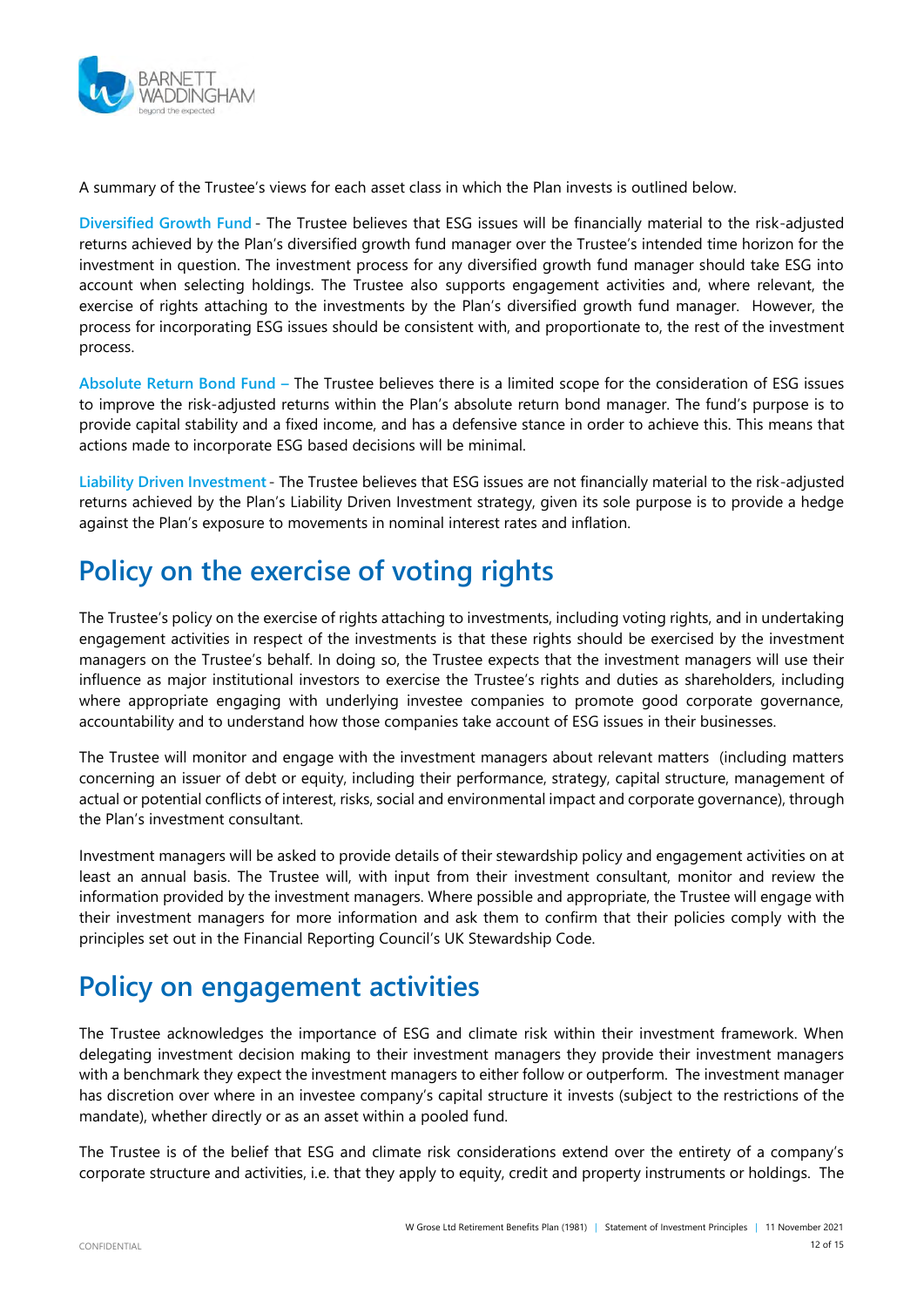

Trustee also recognises that ESG and climate related issues are constantly evolving and along with them so too are the products available within the investment management industry to help manage these risks.

The Trustee considers it to be a part of their investment managers' roles to assess and monitor developments in the capital structure for each of the companies in which the managers invest on behalf of the Plan or as part of the pooled fund in which the Plan holds units.

The Trustee also consider it to be part of their investment managers' roles to assess and monitor how the companies in which they are investing are managing developments in ESG related issues, and in particular climate risk, across the relevant parts of the capital structure for each of the companies in which the managers invest on behalf of the Plan.

Should an investment manager be failing in these respects, this should be captured in the Plan's regular performance monitoring.

The Plan's investment managers are granted full discretion over whether or not to invest in the Principal Employer's business. Through their consultation with the Principal Employer when setting this Statement of Investment Principles, the Trustee has made the Principal Employer aware of their policy on ESG and climate related risks, how they intend to manage them and the importance that the pensions industry as a whole, and its regulators, place on them.

The Plan's investment consultant is independent and no arm of their business provides asset management services. This, and their FCA Regulated status, makes the Trustee confident that the investment manager recommendations they make are free from conflict of interest.

The Trustee expects all investment managers to have a conflict of interest policy in relation to their engagement and ongoing operations. In doing so the Trustee believes they have managed the potential for conflicts of interest in the appointment of the investment manager and conflicts of interest between the Trustee/investment manager and the investee companies.

In selecting and reviewing their investment managers, where appropriate, the Trustee will consider investment managers' policies on engagement and how these policies have been implemented.

### **Policy for taking into account non-financial matters**

When constructing the investment strategy and selecting investment managers the Trustee does not prioritise non-financial matters. Based on the size and maturity of the Plan, the Trustee has adopted a passive approach to their investments, utilising pooled investment vehicles, which mean that it is less practical and efficient (from a return and cost perspective) to take account of such non-financial matters.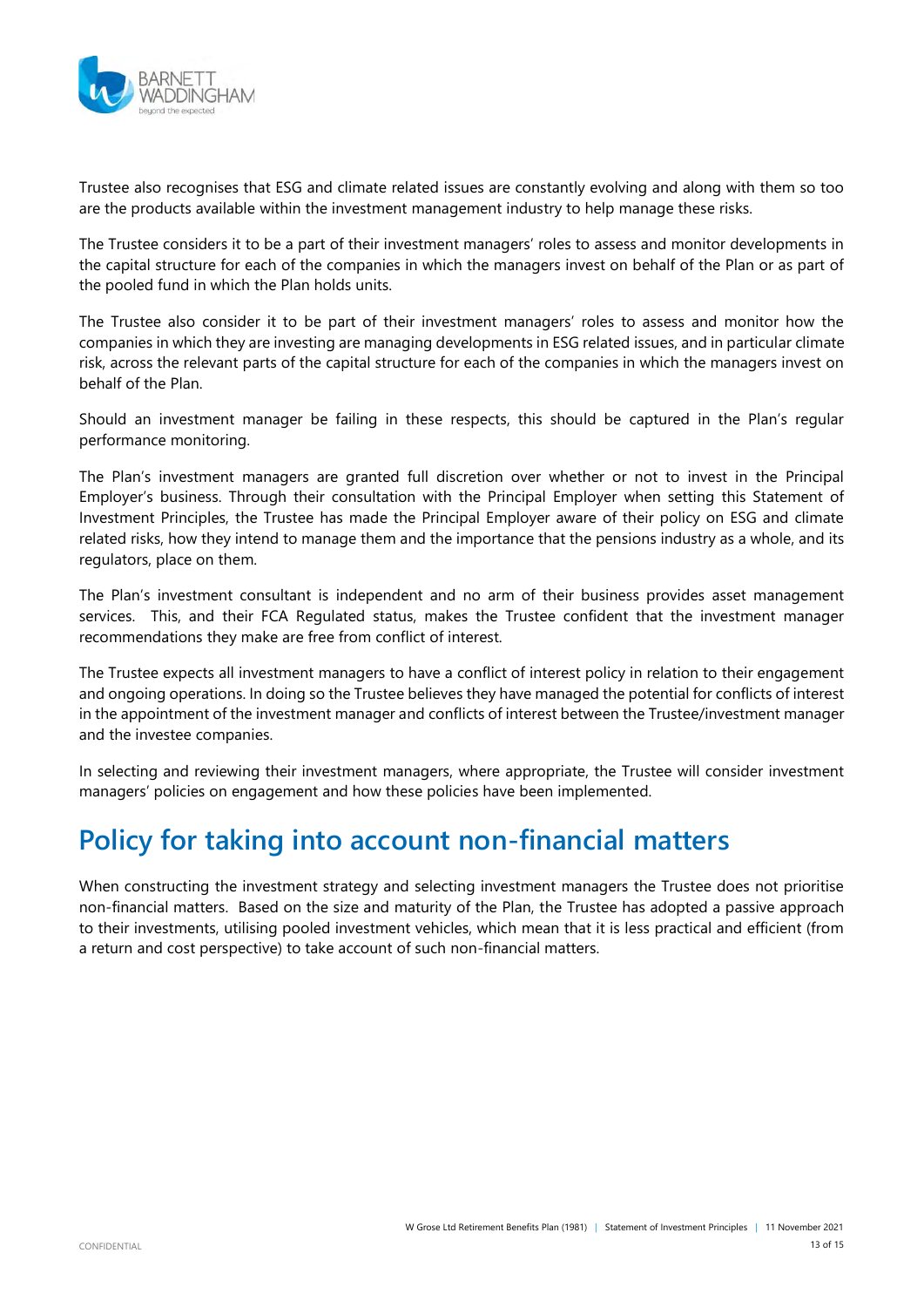

### Appendix 3 Policy on arrangements with asset managers

#### **Incentivising alignment with the Trustee's investment polices**

Prior to appointing an investment manager, the Trustee discusses the investment manager's approach to the management of ESG and climate related risks with the Plan's investment consultant, and how their policies are aligned with the Trustee's own investment beliefs.

When appointing an investment manager, in addition to considering the investment manager's investment philosophy, process and policies to establish how the manager intends to make the required investment returns, the Trustee also considers how ESG and climate risk are integrated into these. If the Trustee deems any aspect of these policies to be out of line with their own investment objectives for the part of the portfolio being considered, they will consider using another manager for the mandate.

The Trustee carries out a strategy review at least every three years where they assess the continuing relevance of the strategy in the context of the Plan's membership and their aims, beliefs and constraints. The Trustee monitors the investment managers' approach to ESG and climate related risks on an annual basis.

In the event that an investment manager ceases to meet the Trustee's desired aims, including the management of ESG and climate related risks, using the approach expected of them, their appointment will be terminated. The investment managers have been informed of this by the Trustee.

Investment manager ESG policies are reviewed in the context of best industry practice and feedback will be provided to the investment manager.

#### **Incentivising assessments based on medium to long term, financial and non-financial considerations**

The Trustee is mindful that the impact of ESG and climate change has a long-term nature. However, the Trustee recognises that the potential for change in value as a result of ESG and climate risk may occur over a much shorter term than climate change itself. The Trustee acknowledges this in their investment management arrangements.

When considering the management of objectives for an investment manager (including ESG and climate risk objectives), and then assessing their effectiveness and performance, the Trustee assesses these over a rolling timeframe. The Trustee believes the use of rolling timeframes, typically 3 to 5 years, is consistent with ensuring the investment manager makes decisions based on an appropriate time horizon. Where a fund may have an absolute return or shorter term target, this is generally supplementary to a longer term performance target. In the case of assets that are actively managed, the Trustee expects this longer term performance target to be sufficient to ensure an appropriate alignment of interests.

The Trustee expects investment managers to be voting and engaging on behalf of the Plan's holdings and the Plan monitors this activity within the Implementation Statement in the Plan's Annual Report and Accounts. The Trustee does not expect ESG considerations to be disregarded by the investment managers in an effort to achieve any short term targets.

#### **Method and time horizon for assessing performance**

The Trustee monitors the performance of their investment managers over medium to long term periods that are consistent with the Trustee's investment aims, beliefs and constraints.